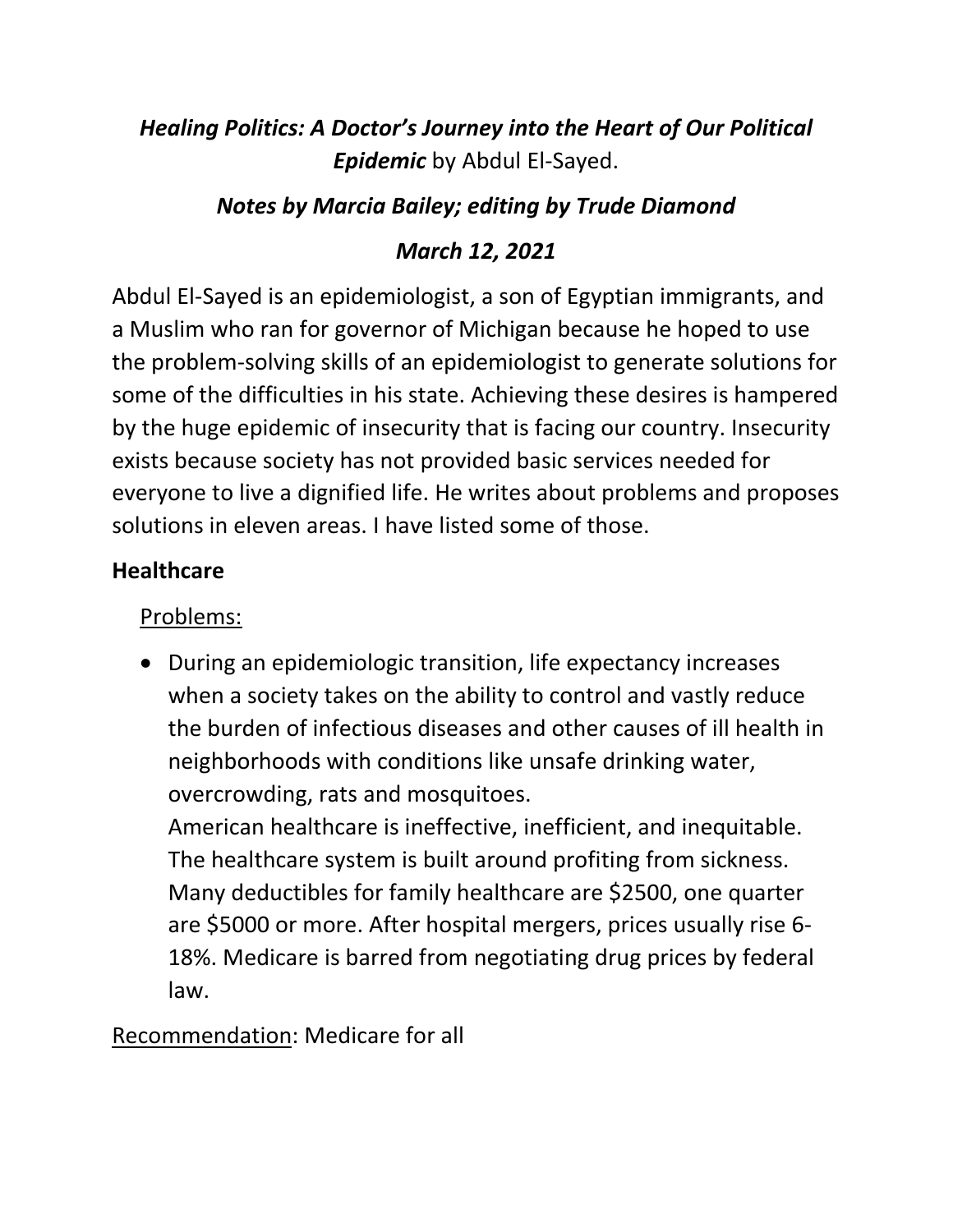- A large system could negotiate drug costs and make deals with doctors.
- Our present system incentivizes doctors going into lucrative specialties.
- It would reduce corporate cost for private health care.
- Increased taxes would be offset by not paying insurance premiums, deductibles, or co-pays.
- People would not stay in bad jobs for health care "benefits."

#### **Climate**

Problems:

- Climate change is *the* most important existential challenge facing the US.
- It will destroy resources we take for granted; infrastructure, housing, food, water, jobs.
- Many infrastructure failures reflect institutional racism.
- Goldman Sachs called water "the petroleum of the next century." By 2025 two-thirds of the world's population will experience water shortages.

Recommendation: Green (and Blue) New Deal

- The Green New Deal would be very expensive, but we must consider the cost of cleaning up disasters against the cost of preventing them.
- Stop destroying the environment to protect the fossil fuel industry.
- Making needed environmental changes would create many jobs.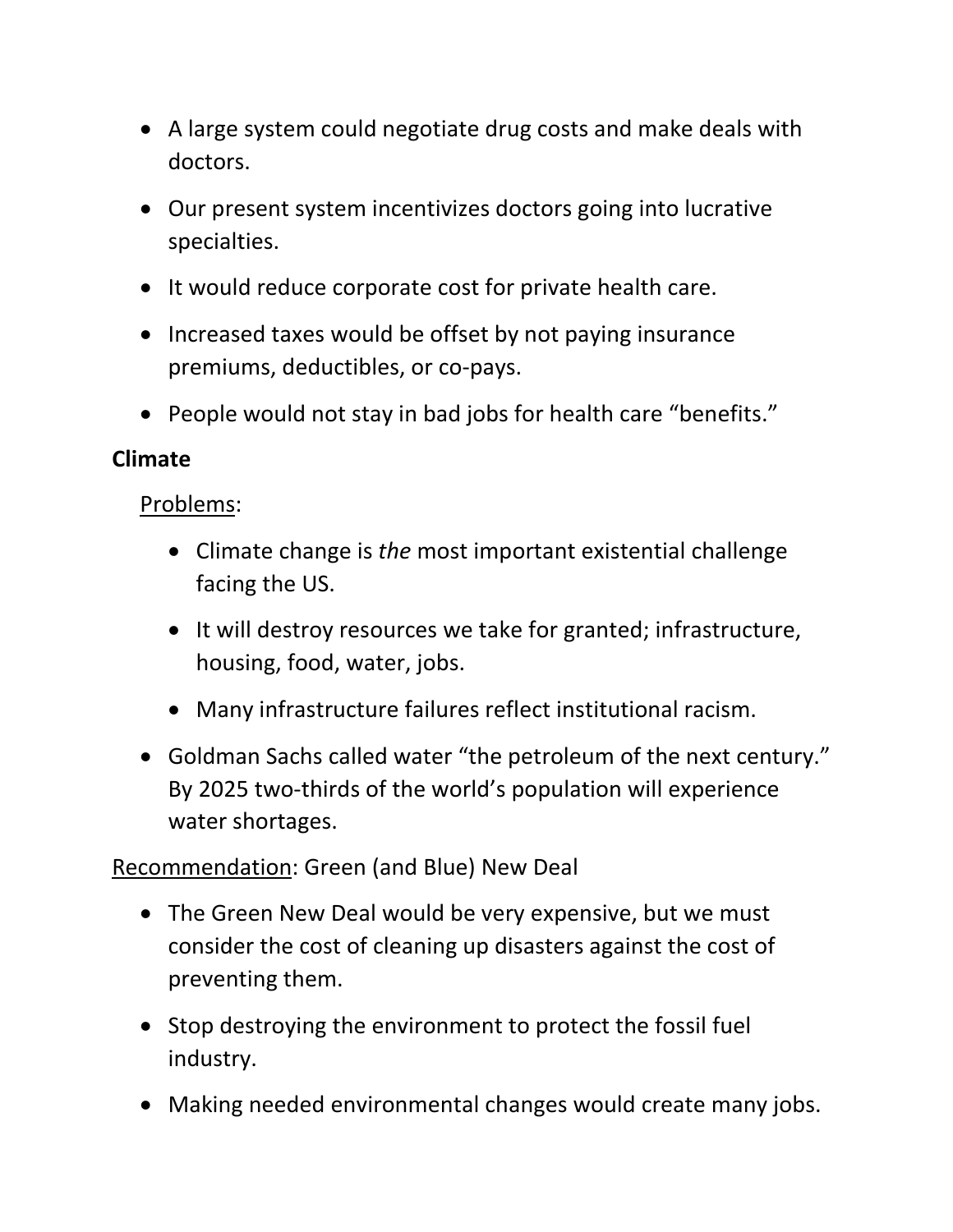### **Education**

Problem: Millennials are the first generation who won't exceed their parents in educational attainment or in earnings.

Recommendation: Comprehensive Education Guarantee

- Increase our collective knowledge with universal free pre-K, increasing public school quality rather than supporting for-profit charter schools, and free college education to a given level.
- Advantages of universal availability of college-level education.
	- o College education is worth \$1.3M/person in additional lifetime earnings and contributions to the economy.
	- o College-educated people volunteer more, are happier, healthier, and have an average of 12 years more of life.
	- o Educated people are generally better parents.

### **The National Economy and Employment:**

Problem: Corporations have claimed the rights of people but have avoided the responsibilities of people, like paying taxes. Economic inequality underpins all other social injustice, with increasing income among the very rich and stagnated wages among the poor. In the last 50 years American productivity has increased by 77% while hourly pay has increased, on average, by only 20%.

### Recommendations:

• Require wealthy Americans and corporations to pay their fair share.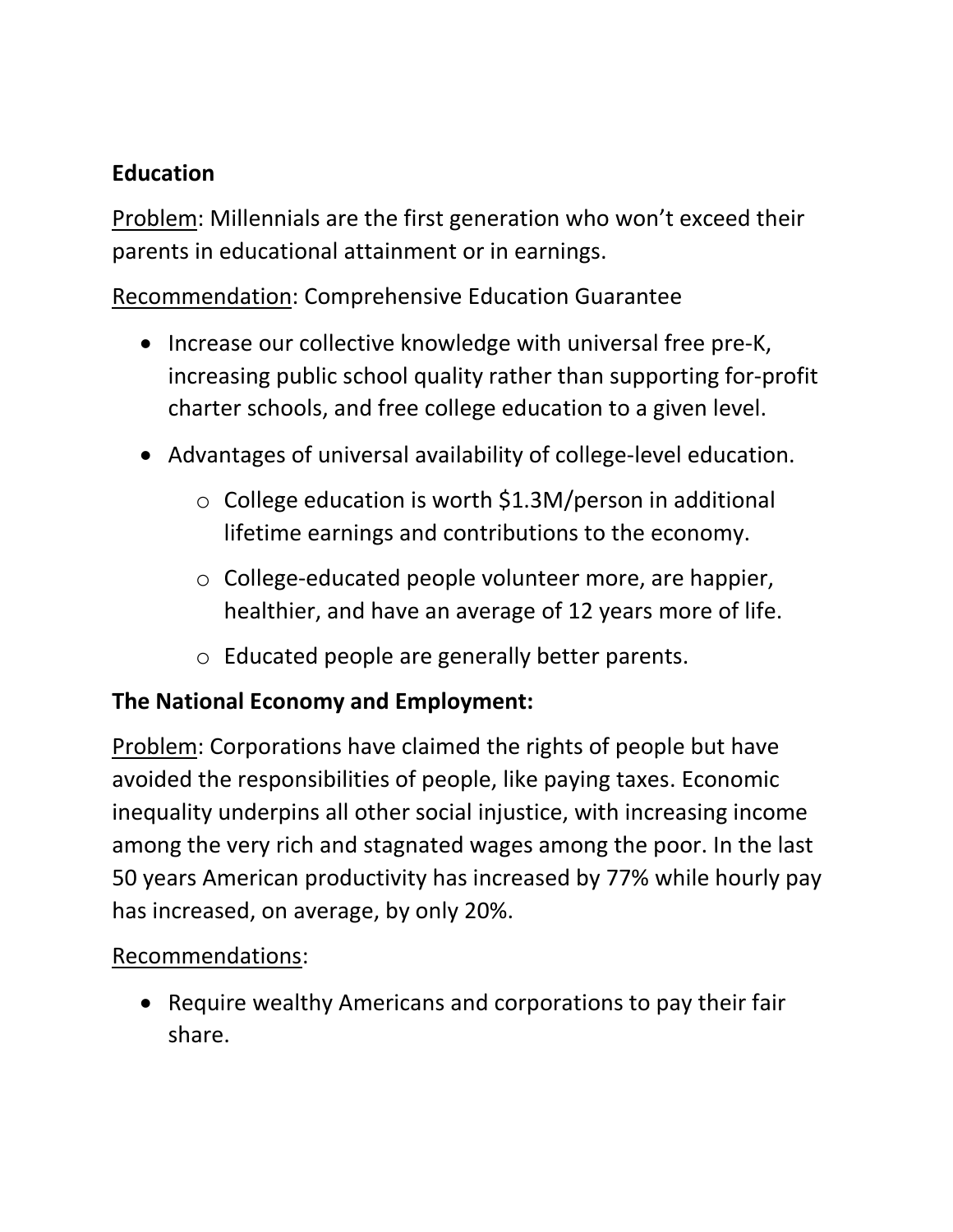- Tax sufficiently so the government can solve nationwide problems.
- We, as a society, must be willing to invest in a solution.
- Government and industry determine and implement the most effective, efficient, and sustainable solution to such problems.
- Re-empower unions.
- Provide a living wage. If the minimum wage had kept up with inflation since 1960 it would be \$20/hour.
- Have corporations pay a progressive tax rate because consumption drives the economy.

#### **Elections**

Problem: The backlash to President Obama's presidency has redefined American politics.

- Conservative politics has become the identity politics of insecurity waged by White men to protect their privilege. Identity is complex. Privilege doesn't necessarily mean superiority. Often we don't know the ways we are privileged because knowing them is not a matter of survival.
- The average member of Congress has twelve times the wealth of the average household. Most of the older White men in Congress have not had to walk through the world as "different" or "other".
- Voter suppression has made marginalized individuals and entire neighborhoods unable to vote. Difficulties obtaining and returning mail-in ballots, reducing the number of weekend voting days before official Election Day, long lines on election days, ID laws, felon disenfranchisement, and the underlying gerrymandering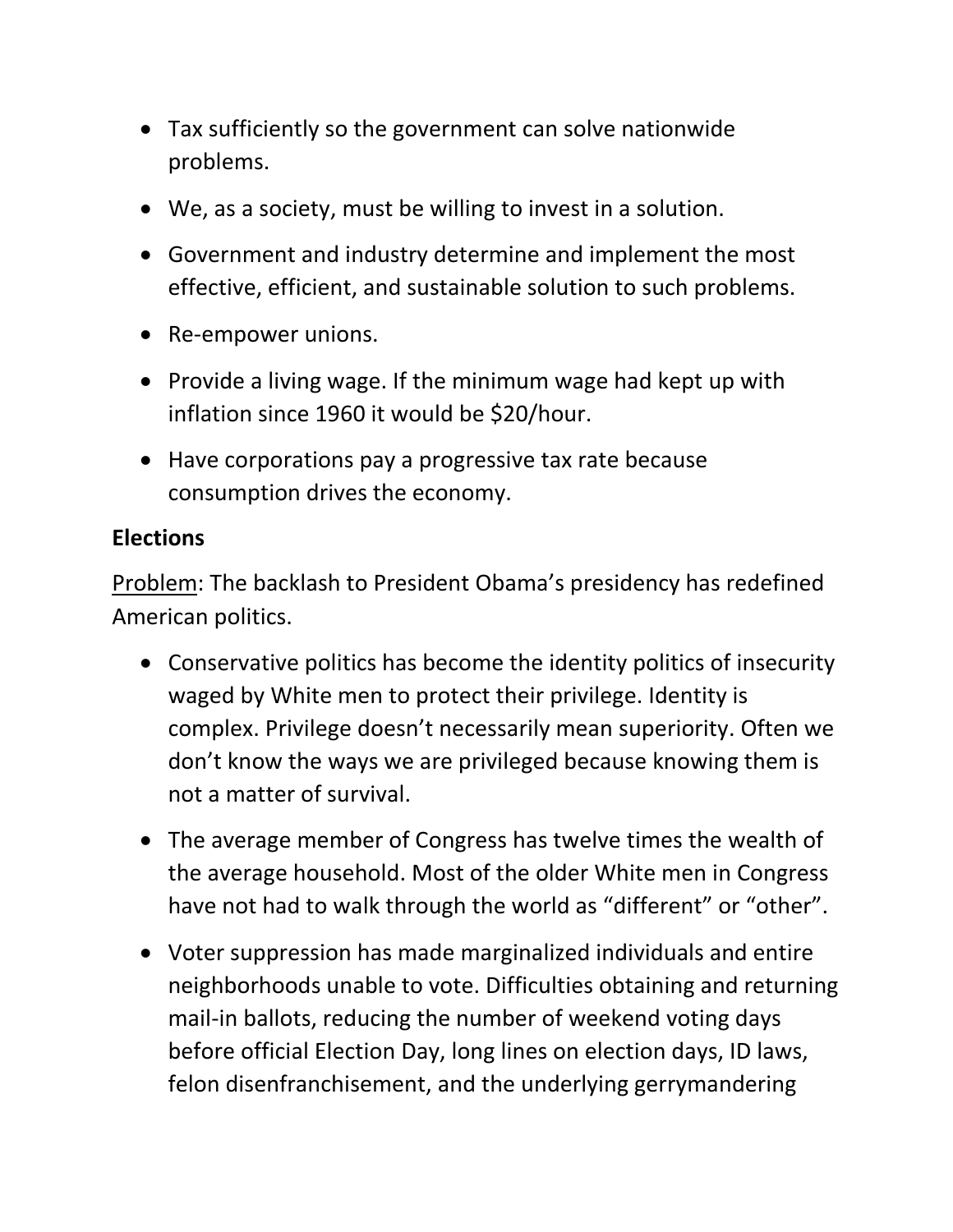that prevents entire districts from Electoral College representation.

- Campaign financing and corporate lobbying also threaten democracy, especially with "dark money" from unidentified (or impossibly hard to identify) sources via PACs and super-PACs.
- Conservative politics has inundated society with "big lies" about elections and progressive activists who support politics that represent those currently marginalized. Identity politics representing POC, women, religious minorities, disabled, and LGBTQIA+ is about empathy, inclusion, and sustainability. Reforming our politics will require empathy centered on our collective humanity so we can engage others in a way that can dismantle the illusions of conserving privilege.

#### Recommendations: Empathy Politics

- Understand and heal insecurity rather than ignore and inflame it.
- Empathize with pain *and* have the courage to speak truth to power.
- Reform the systems that have driven our insecurity, inequity, and pain
- Deep structural reform of the system that maintains our insecurity.
- Election Reform
	- o Reform election regulations to enable Congress to represent women, ethnic groups, and POC. Equity in representation is empathy in institutional form.
	- o Federalize the system.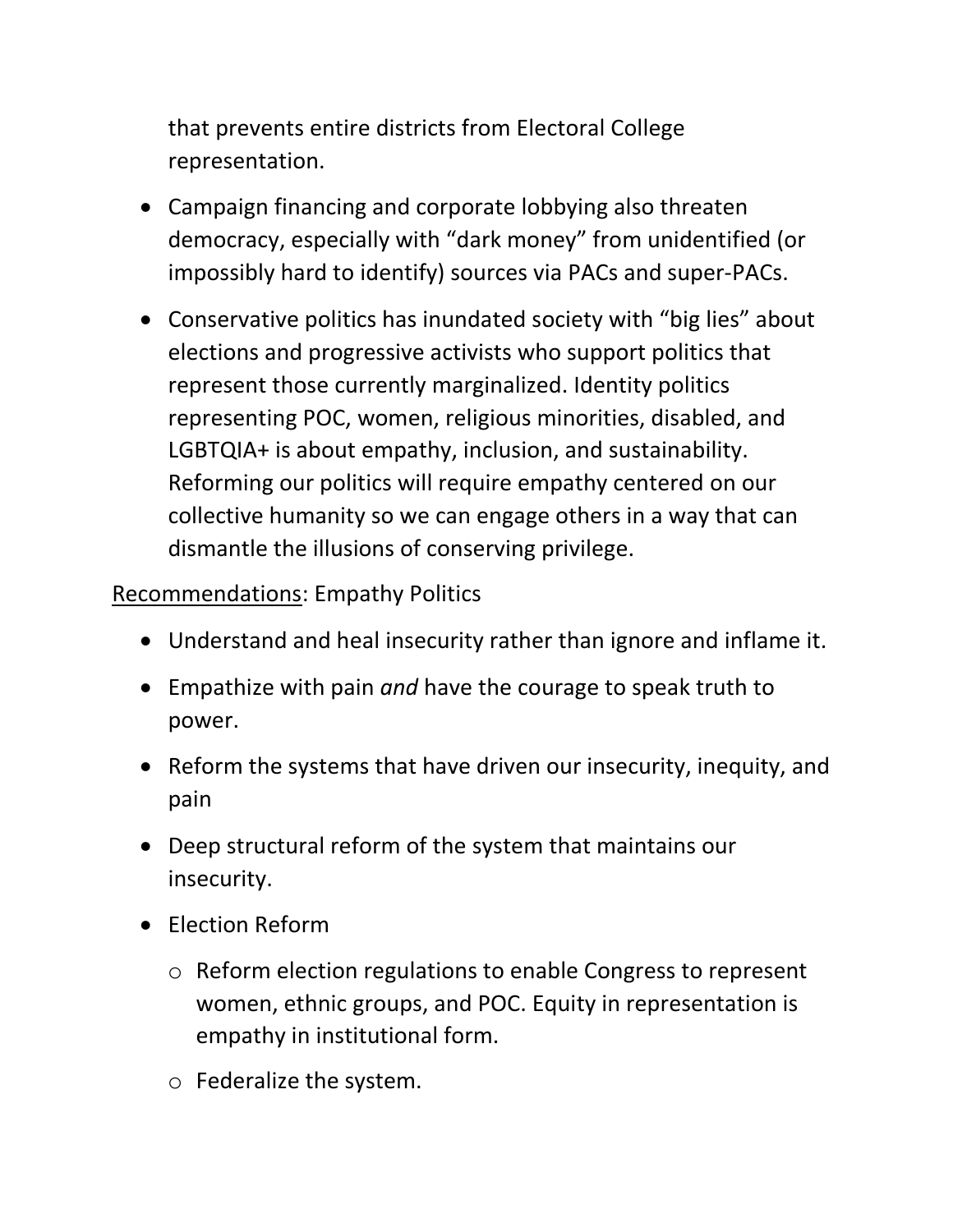- o Determine districts by a nonpartisan committee and based on the census.
- o Make voting universally accessible and mandate voting in federal elections.
	- Make election day a holiday.
	- Have "no reason" absentee voting and increase days and locations for early in person voting.
	- Enact automatic registration at 18 and automatic reregistration when you move.
	- Enable online voting.
- o Abolish the Electoral College.
- o Institute comprehensive publicly funded election spending reform: Limit spending and require disclosure of where campaigns get their money and how they spend it.

# **Public safety**

Problem: The American Society of Civil Engineers rates America's infrastructure and school infrastructure D+. We are also outgrowing our aging energy and transportation infrastructures.

- Fifty percent of Americans feel lonely or left out. Twenty percent say they rarely or never feel close to people. Young people are the most likely to feel lonely.
- Life expectancy is decreasing from diseases of despair, especially in the White working class. Of course, the insecurity of the marginalized: Black and Brown-Americans, Americans with disabilities, Americans of minority faiths, and LGBTQIA+ Americans is long-standing.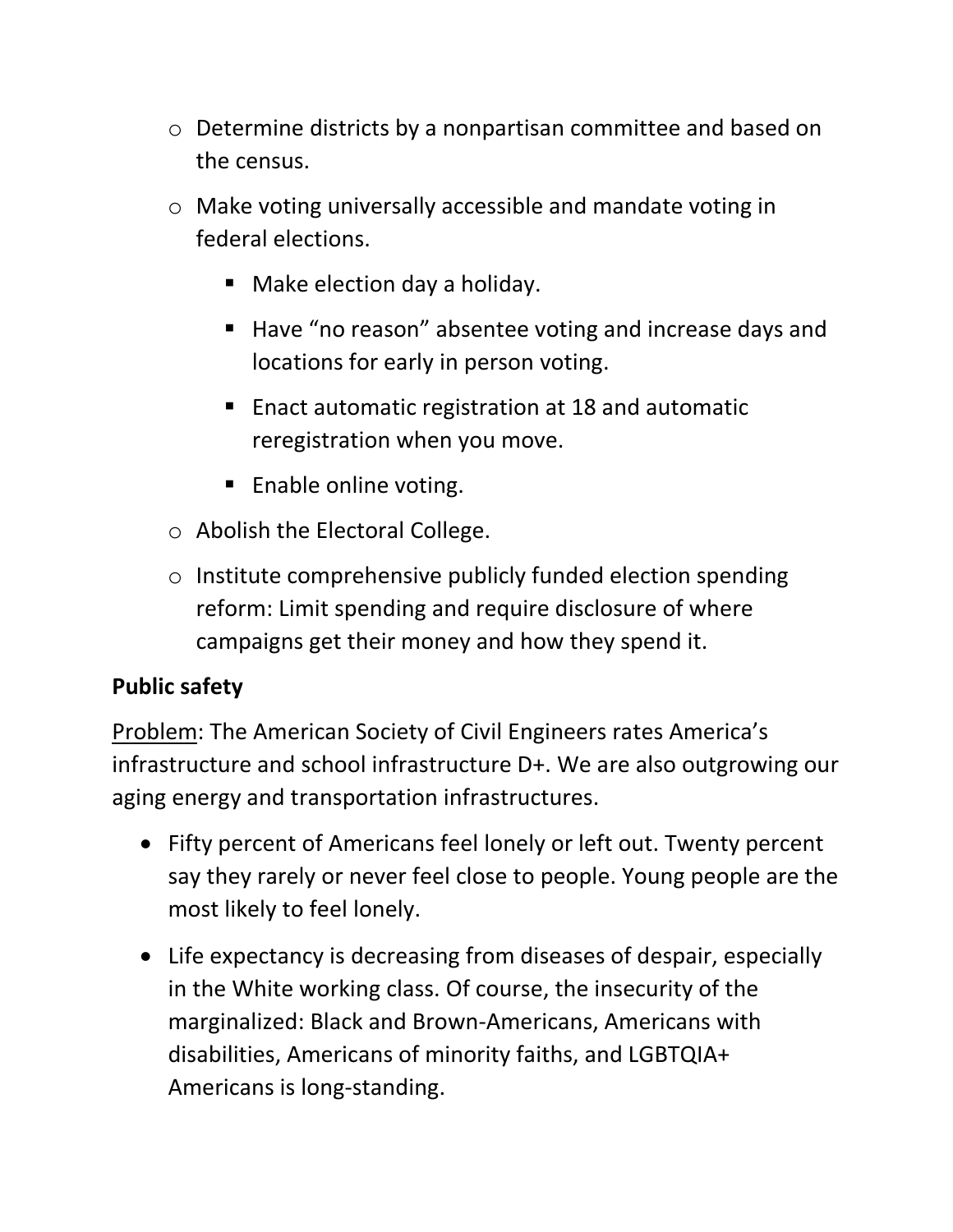- Between 9/11 and Dec 2016, more acts of terror were committed on US soil by White supremacists than by people acting in the name of radical Islam.
- Gun homicide is the leading cause of death among Blacks ages 1- 44. Sixty percent of all deaths by guns in the US are suicides and that number is rising. The sharpest increase is among children which is up 61% in the past ten years. Americans own half of all the guns owned by civilians in the world.

Recommendations: Comprehensive Public Safety Reform

- Dismantle the stigmas of drug addiction and mass incarceration.
	- o Treat incarceration as a failure in education.
	- o Treat parole as a way of keeping people out of jail.
	- o Ban applications from asking about felonies.
	- o Change the drug laws and penalties for minor infractions: legalize marijuana nationally, make free syringes (and condoms) available.
	- o Expunge past records for minor offenses.
	- o Rebuild the mental health infrastructure.
- Change militarized policing and stop military weapons being sold to police departments.
- Require body cameras and independent investigations of killings by law enforcement agents.
- End the cash bail system, increase public defenders, and end solitary confinement.
- Pass comprehensive gun legislation.